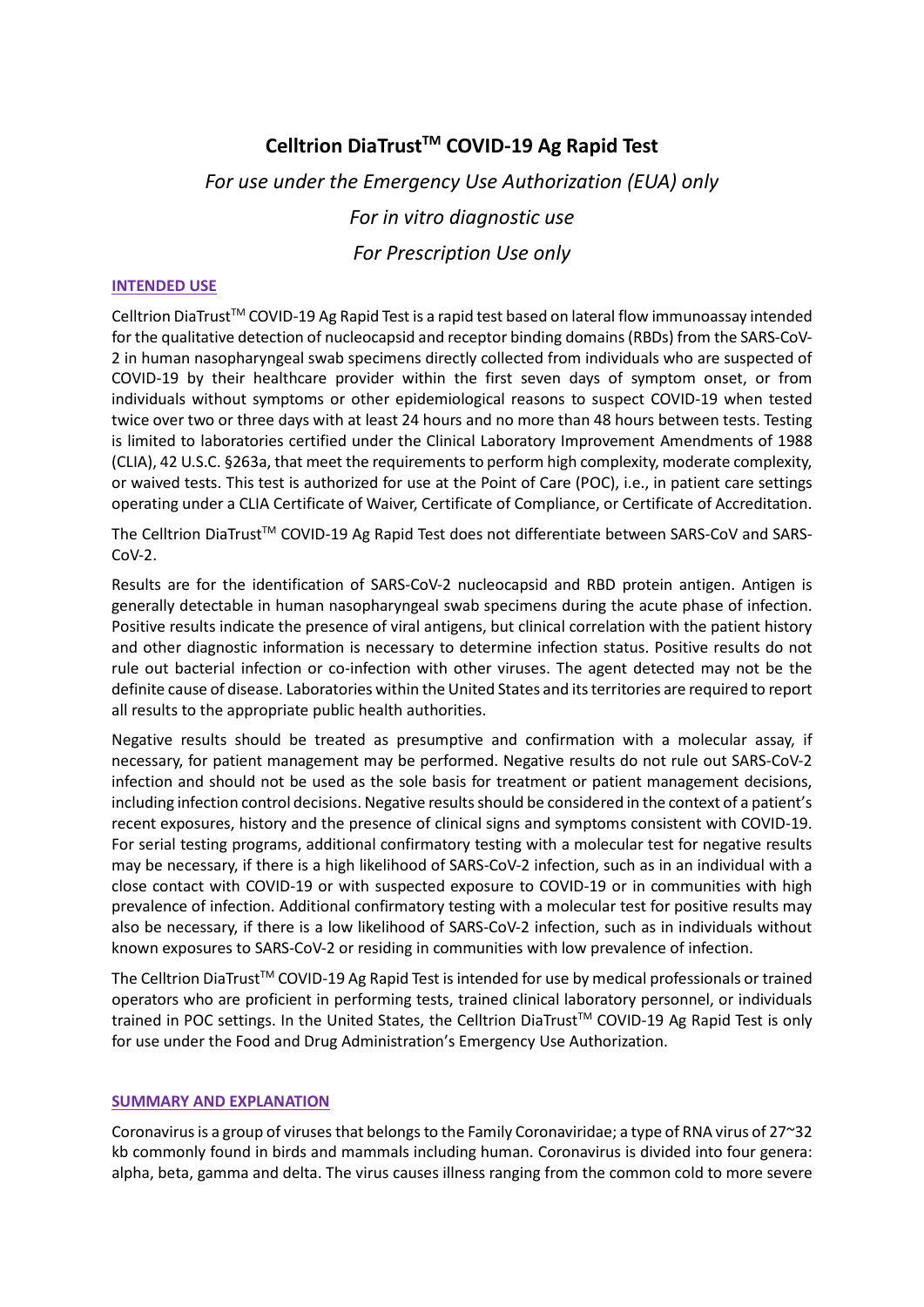diseases such as Middle East Respiratory Syndrome (MERS-CoV) and Severe Acute Respiratory Syndrome (SARS-CoV).

Coronavirus disease 2019 (COVID-19) is a new strain caused by severe acute respiratory syndrome coronavirus 2 (SARS-CoV-2). The disease originated from Wuhan city of China in December 2019. The World Health Organization (WHO) publicly named this virus 'COVID-19' and declared it a pandemic and a Public Health Emergency of International Concern. The infection is typically spread from one person to another via direct contact or respiratory droplets from cough or sneeze. Latent period from exposure to onset of symptoms is between one to fourteen days (four to seven days on average). Common symptoms and signs of infection include fever, cough, shortness of breath and breathing difficulties. In severe cases, infections can cause pneumonia, severe acute respiratory syndrome, kidney failure and even death.

Due to the wide variety of symptoms, it is difficult to differentiate COVID-19 from other existing respiratory viruses or bacteria. Diagnosing COVID-19 through isolating the virus or detecting specific genes from the collected respiratory droplet specimens is a challenge in terms of time and accessibility as it requires long hours, well-equipped laboratory and advanced technology which are often not available to many public. The test is designed to detect antigen to SARS-CoV-2, and it will help assess if an individual has COVID-19 antigen within 15 minutes.

# **TEST PRINCIPLE**

The Celltrion DiaTrust<sup>™</sup> COVID-19 Ag Rapid Test is a lateral flow immunoassay test. The Celltrion DiaTrust<sup>™</sup> COVID-19 Ag Rapid Test is designed to detect antigen from the SARS-CoV-2 in human nasopharyngeal swab specimens from patients who are suspected of COVID-19 by their healthcare provider within the first seven days of symptom onset, or from individuals without symptoms or other epidemiological reasons to suspect COVID-19 when tested twice over two or three days with at least 24 hours and no more than 48 hours between tests. The Celltrion DiaTrust<sup>TM</sup> COVID-19 Ag Rapid Test is validated for use from direct specimens testing without transport media.

A nitrocellulose membrane strip in the device having a test line and a control line, wherein the test line is pre-coated with anti-mouse monoclonal antibody to SARS-CoV-2 to detect SARS-CoV-2 nucleocapsid and RBDs from the SARS-CoV-2 spike proteins, and the control line is coated with goat anti-mouse IgG. When the extracted swab specimen is dispensed into to the sample well, the specimen migrates towards the conjugate pad, which contains conjugated antibodies with colloidal gold directed against the SARS-CoV-2 antigen. When the sample contains SARS-CoV-2 antigens, an antigen-antibodyconjugate complex is formed. The sample-conjugate complex then passes over the membrane until it reaches the capture zone (test line) Here, the complex is bound to immobilized antibodies and form visible colored band in the test line. The sample then migrates across the membrane along the strip until it reaches the control line where excess conjugate binds and produces a second visible line on the membrane. This control line indicates that the sample has migrated across the membrane as intended and indicates that the test was correctly performed.

# **MATERIALS PROVIDED**

- Test devices packaged individually in aluminum pouch (25 test/box)
- Disposable test tube with 0.3 mL of extraction buffer (25 ea/box)
- Filter cap (25 ea/box)
- Sterilized swabs for specimen collection (25 ea/box)
- Quick reference instruction (1 ea)
- Positive control swab (1 ea/box)
- Negative control swab (1 ea/box)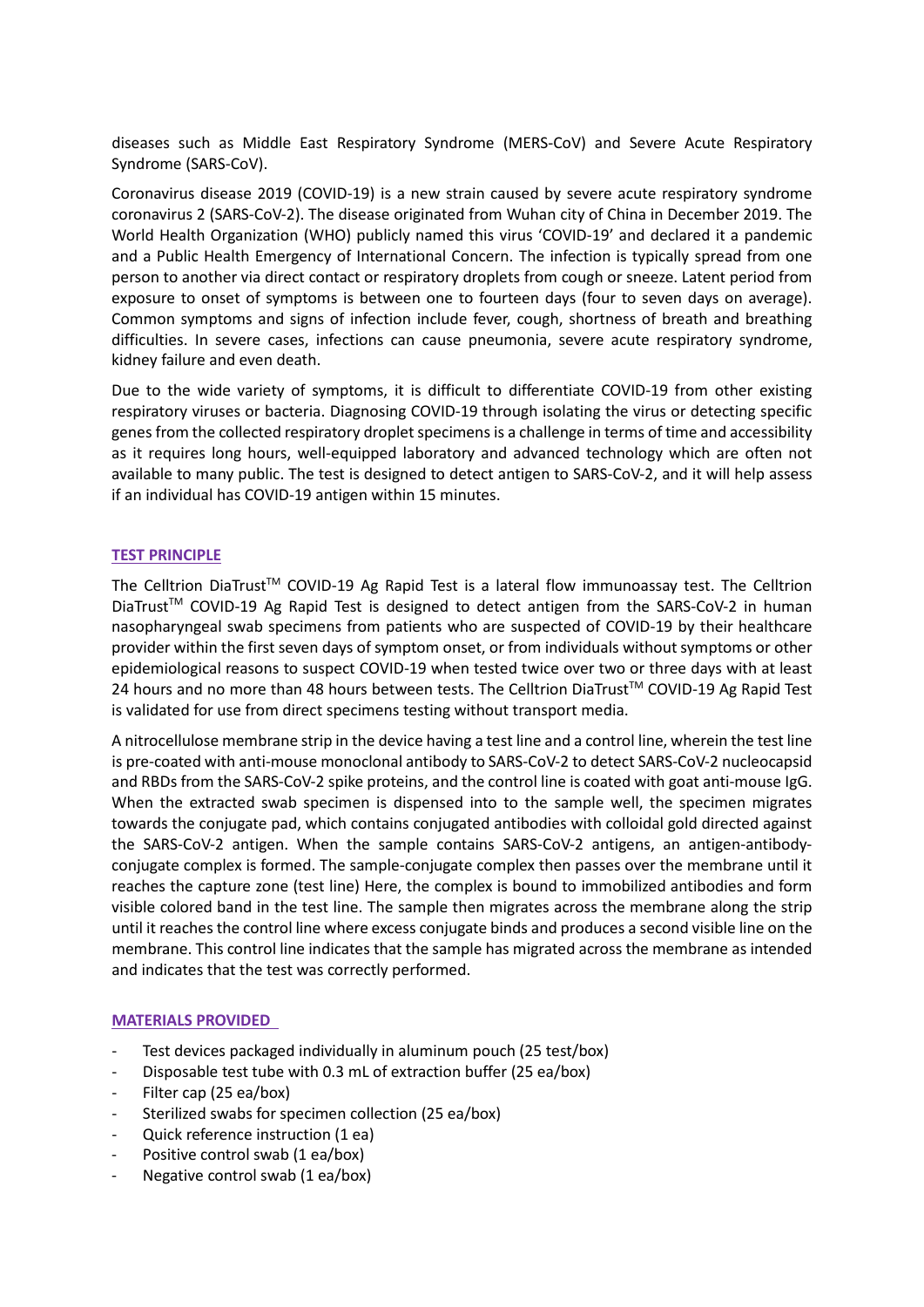#### **MATERIALS REQUIRED BUT NOT PROVIDED**

- Timer
- Any necessary personal protective equipment

# **REAGENT STORAGE AND STABILITY**

An unopened test device should be stored at 2 - 30°C (36 - 86°F). The shelf-life of the test device is 12 months and it is stable until the expiration date marked on the label. An opened test device is stable up to 1 hour after released from the aluminum pouch.

# **SPECIMEN STORAGE AND STABILITY**

Nasopharyngeal specimens should be tested immediately after collection. If immediate testing is not possible, specimens should be stored immediately into extraction buffer and may be stored for up to 4 hours until testing. If testing cannot be performed within this time, a new specimen should be collected and tested.

# **QUALITY CONTROL**

An external positive control is needed to confirm that the device performs as intended and that the test procedure is conducted correctly. 0.1 μg/mL of non-infectious recombinant SARS-CoV-2 RBD antigen and 0.1 μg/mL non-infectious recombinant SARS-CoV-2 nucleoprotein antigen is dried onto the swab. This control swab should be tested once with every new lot and shipment, on a daily basis, for each new user, or according to the quality control procedures established for each laboratory.

A sterile swab is included as an external negative control to confirm that the device performs as intended and that the test procedure is conducted correctly. This control swab should be tested once with every new lot and shipment, on a daily basis, for each new user, or according to the quality control procedures established for each laboratory.

A procedural internal control is built in the 'control line (c)' of the device and is used to ensure that the applied specimen has migrated well into the device and the test procedure was properly done. It is coated with goat anti-mouse IgG and a colored line will always appear when the test is performed properly.

# **CHEMICAL HAZARD AND SAFETY INFORMATION**

Hazardous ingredients for the extraction buffer

| <b>Chemical Name (CAS)</b> | <b>Material Safety Data</b><br><b>Sheet</b> | <b>GHS Code for each ingredient</b> | Conc. |
|----------------------------|---------------------------------------------|-------------------------------------|-------|
| Sodium Azide (26628-       | <b>Material Safety Data</b>                 | Acute Tox.2 (oral), H300            | 0.09% |
| $22 - 8$                   | <b>Sheet</b>                                | Acute Tox.1 (dermal), H310          |       |

The extraction buffer solution in the extraction buffer tube contains a hazardous ingredient as shown in above table. If the extraction buffer solution contacts the skin or eye, immediately wash with plenty of running water. In case the irritation persists, please seek medical advice at: <https://www.poison.org/contact-us> or 1-800-222-1222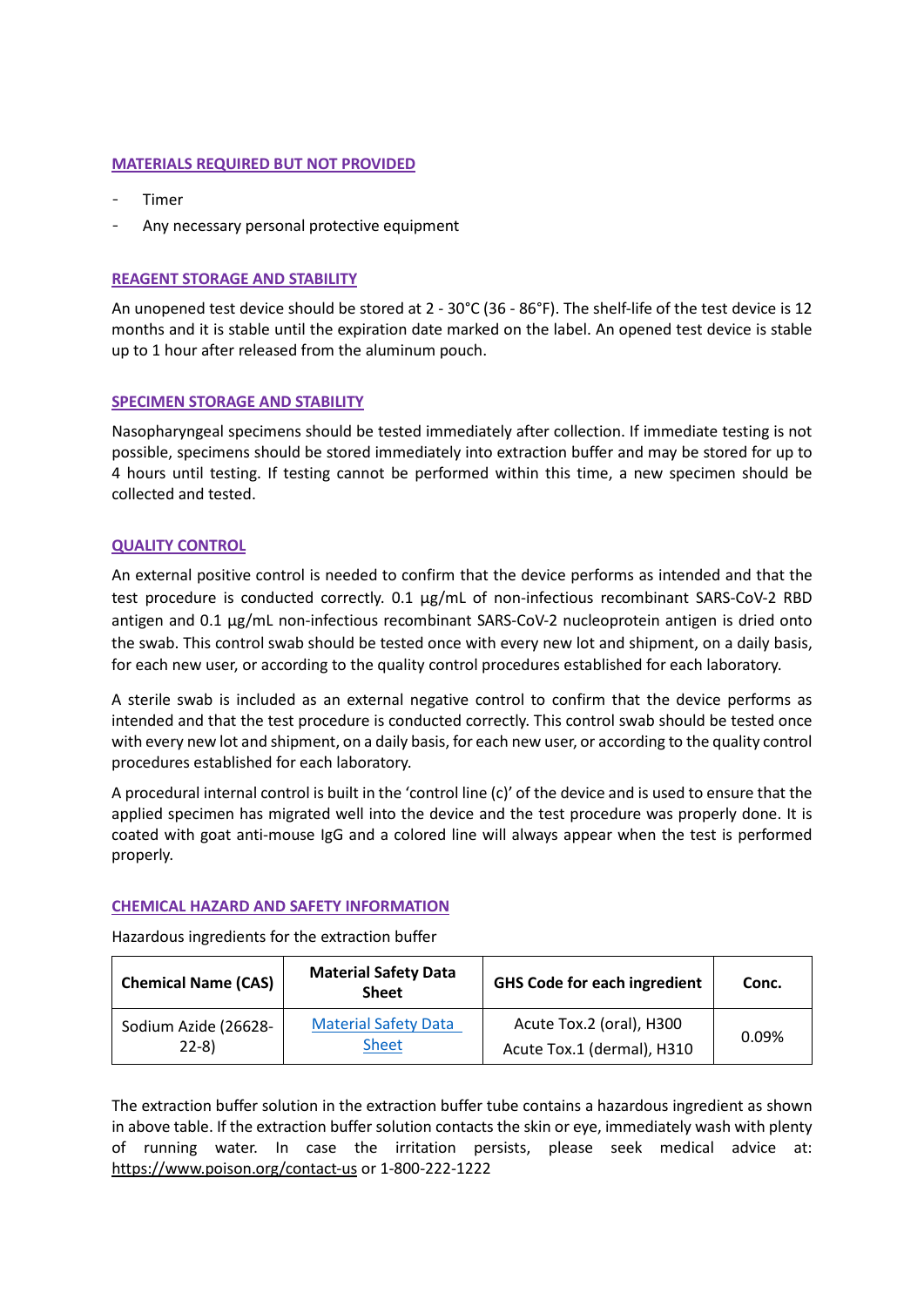# **PRECAUTIONS AND WARNINGS**

- For use under Emergency Use Authorization Only.
- For in vitro diagnostic use only.
- For prescription use only.
- Read all instructions completely and carefully and follow all instructions. Failure to follow all instructions may result in inaccurate test results.
- This product has not been FDA cleared or approved, but has been authorized by FDA under an Emergency Use Authorization (EUA) for use by laboratories certified under the CLIA that meet the requirements to perform high or moderate complexity, or waived tests. This product is authorized for use at the Point of Care (POC), i.e., in patient care settings operating under a CLIA Certificate of Waiver, Certificate of Compliance, or Certificate of Accreditation.
- This product has been authorized only for the detection of proteins from SARS-CoV-2, not for any other viruses or pathogens
- The emergency use of this product is only authorized for the duration of the declaration that circumstances exist justifying the authorization of emergency use of *in vitro* diagnostic tests for detection and/or diagnosis of COVID-19 under Section 564(b)(1) of the Federal Food, Drug, and Cosmetic Act, 21 U.S.C. § 360bbb-3(b)(1), unless the declaration is terminated or the authorization is revoked sooner.
- Use appropriate precautions in the collection, handling and storage of patient samples. Refer to CDC Interim Guidelines for Collection, Handling and Transportation of clinical specimens from persons with Coronavirus Disease 2019 (COVID-19) at https://www.cdc.gov/coronavirus/2019 nCoV/lab/guidelines-clinical-specimens.html, and to WHO's Interim guidance for Laboratory testing for coronavirus disease (COVID-19) in suspected human cases at http://www.who.int/publications-detail/laboratory-testing-for-2019-novel-coronavirus-insuspected-human-cases-20200117, as amended and supplemented. Refer to the WHO website for additional publications.
- Federal Law restricts this device to sale by or on the order of a licensed practitioner (US only).
- Laboratories within the United States and its territories are required to report all results to the appropriate public health laboratories.
- This test has been authorized only for the detection of proteins from SARS-CoV-2, not for any other viruses or pathogens.
- Do not use the test device beyond the expiration date.
- Keep sealed until usage, and once opened use immediately.
- Do not use the test device if the pouch is damaged or the device is seriously broken.
- Do not re-use the device.
- Handle all specimens safely as potentially infectious.
- All samples, even after the extraction procedure, and reagents containing biological materials used for the assay must be considered as potentially able to transmit infectious agents; accordingly samples, reagents and the waste must be handled with utmost care and disposed of in compliance with the laboratory guidelines and the statutory provisions in force in each country.
- This test is intended for assessment of coronavirus infection by detecting COVID-19 antigen, but should not be used as a sole criterion for the determination of SARS-CoV-2 infection. Other methods and clinical information (signs and symptoms) should be used and considered for diagnosis.
- Discard Celltrion DiaTrust™ COVID-19 Ag Rapid Test in accordance with local, state and federal regulations or accreditation requirements.

# *Safety Precautions*

- Specimens may be infectious. Use Universal Precautions when performing this assay.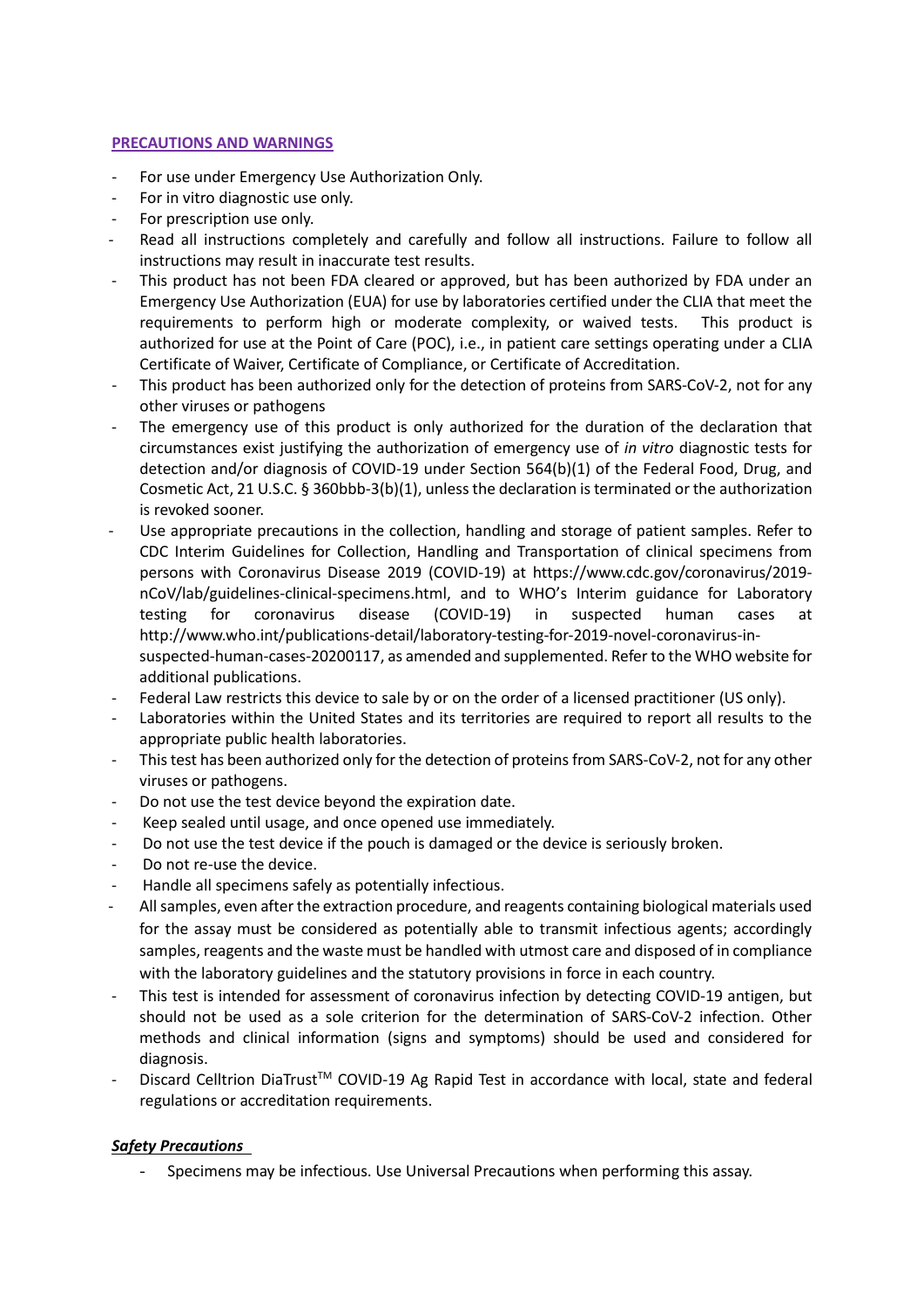- Use routine laboratory precautions. Do not eat, drink, or smoke in the area where samples are being handled and testing is being conducted. Avoid any contact between hands, eyes or mouth during sample collection and testing.
- Wear personal protective equipment (PPE) in accordance with laboratory and institutional policies, such as laboratory coats, disposable gloves, and eye protection when handling patient samples.
- Wash hands thoroughly after handling specimens and used cartridge.
- Dispose of used test device in a biohazard waste container. Proper handling and disposal methods should be established according to local regulations.
- Avoid splashing or aerosolization of samples or reagents as droplets are a means of transmission of SARS-CoV-2 virus. All drops and spills must be wiped up with an appropriate disinfectant such as a sodium hypochlorite solution with 0.5% active chlorine, and all soiled materials must be disposed of as infectious waste.

# **TEST PROCEDURE**

1. Specimen collection [\(CDC guideline\)](https://www.cdc.gov/coronavirus/2019-ncov/lab/guidelines-clinical-specimens.html):

Use only the swabs provided with the test kit (FA/FANAB01 and Miraclean Technology, Item No. 96000) for specimen collection. Make sure extraction buffer tube and filter cap is also readily available before starting sample collection, as collected swab sample need to be immediately inserted into the extraction buffer tube for sample extraction. After swabbing, immediately insert

the swab into extraction buffer tube. Do not leave the sampled swab dry in open air as it may affect the performance of the test.

Gently and slowly insert a sterile nasal swab through the nostril parallel to the palate (not upwards) until resistance is encountered or the distance is equivalent to that from the ear to the nostril of the patient, indicating contact with the nasopharynx. Swab should reach depth equal to distance from nostrils to outer opening of the ear. Gently rub and roll the swab. Leave swab in place for several seconds to absorb secretions. Slowly remove swab while rotating it. Specimens can be collected from both sides using the same swab, but it is not necessary to collect specimens from both sides if the swab is saturated with fluid from the first collection. If a deviated septum or blockage create difficulty in obtaining the specimen from one nostril, use the same swab to obtain the specimen from the other nostril.

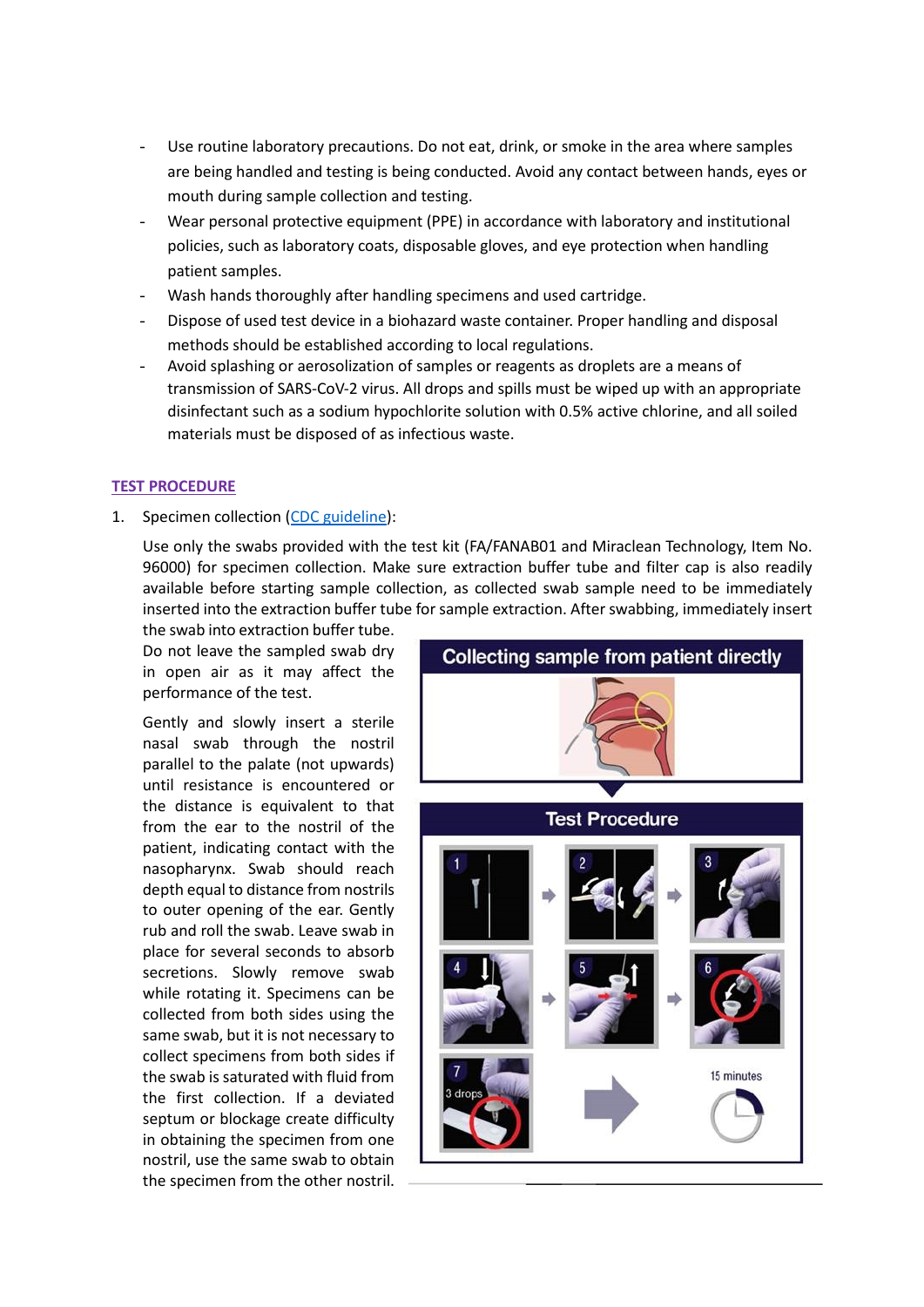NOTE: Do not store the swab without extraction buffer. Swabs may be stored in extraction buffer up to 4 hours after collection in room temperature. However, it is highly recommended to perform test immediately after collection for the best results.

- 2. Test method
	- 1) Prepare an aluminum pouch containing the test device and place it on the testing surface along with the test tube filled with the extraction buffer and filter cap. In case the tests were refrigerated, keep them ambient for 30 minutes to let it reach the room temperature.
	- 2) Release the test device from the aluminum pouch and place it on a flat surface just prior to starting test.
	- 3) Collect the buffer fluid at the bottom of the test tube by shaking it and then peel off the seal of the test tube. Insert the tip of the swab with the patient specimen and move the swab up and down more than 10 times to ensure sufficient sample extraction.
	- 4) Remove the swab while pressing against the sides of the tube to ensure maximum amount of liquid has been squeezed from the swab.
	- 5) Equip the filter cap on the test tube and immediately dispense three drops of sample extracts (100  $\mu$ L) into the sample well of the device. (If you have dropped the test device after sample application, please discard the device and restart the test using new device.)
	- 6) Read results 15 minutes after applying the sample. Do not read results after 20 minutes. Note: False negative or false positive results could occur if the results are read before 15 minutes or after 20 minutes.

*\*\* Avoid swabbing and inserting excessive amount of nasopharyngeal specimen into the test tube, as it may block the filter cap when dispensing sample extracts.*

# **INTERPRETATION OF RESULTS**

All test controls should be examined prior to interpretation of patient results. If the controls are not valid, the patient results cannot be interpreted.

# **1) Celltrion DiaTrustTM COVID-19 Ag Rapid Test Controls – positive and negative:**

Celltrion DiaTrust<sup>™</sup> COVID-19 Ag Rapid Test contains one positive and one negative control to ensure that the test device is working as intended, and the test is correctly performed.

A positive control swab will give two colored lines in both test line and control line indicating a positive result.



A negative control will give a single colored control line indicating a negative result.

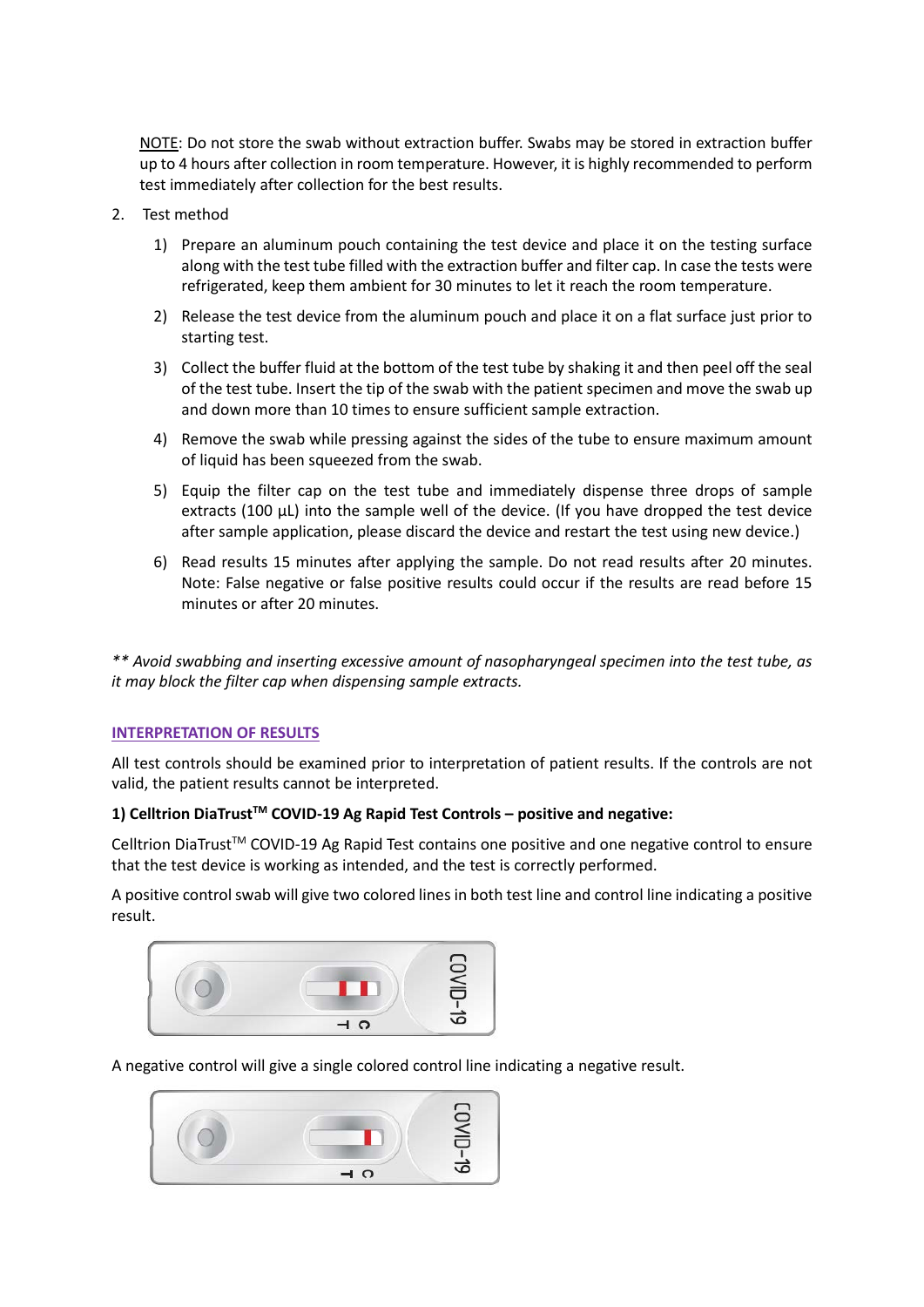If incorrect control results are obtained, do not perform patient tests or report patient results. Contact technical support.

# **2) Examination and interpretation of patient specimen results:**

Assessment of Celltrion DiaTrust™ COVID-19 Ag Rapid Test results should be performed after the positive and negative controls have been examined and determined to be valid and acceptable. If the controls are not valid, the patient results cannot be interpreted.

Negative result: If no colored line appears in the test line (T) and a colored line is present on the control region (C), then the result is negative.

Note: A negative result is presumptive and confirmation with a molecular assay, if necessary, for patient management may be performed.

For serial testing programs, additional confirmatory testing with a molecular test for negative results may be necessary after second negative result for asymptomatic patients, if there is a high likelihood of SARS-CoV-2 infection, such in an individual with as a close contract with COVID-19 or with suspected exposure to COVID-19 or in communities with high prevalence of infection. Additional confirmatory testing with a molecular test for positive results may also be necessary, if there is a low likelihood of SARS-CoV-2 infection, such as in individuals without known exposures to SARS-CoV-2 or residing in communities with low prevalence of infection.



Positive result: If colored line is visible in the test line (T) and control line (C), the result is positive.



Note: Positive results do not rule out co-infections with other pathogens.

Invalid result: If there is no colored line in the control region (C), the result is invalid.

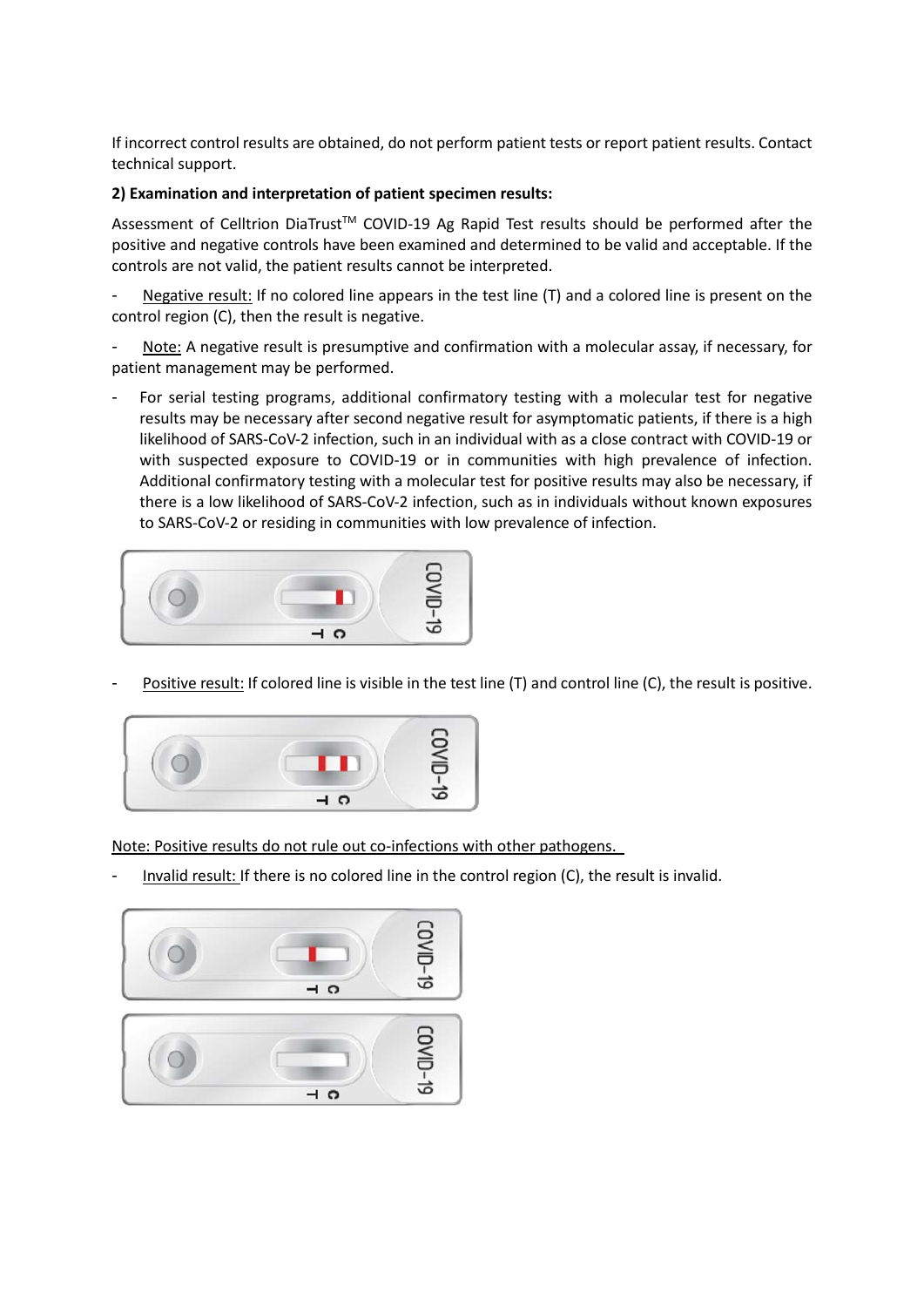# **LIMITATIONS OF THE PROCEDURE**

# **Limitations**

- Failure to follow the test procedure may adversely affect test performance and/or invalidate the test result.
- The performance of this device has not been assessed in a population vaccinated against COVID-19.
- This test detects both viable (live) and non-viable, SARS-CoV, and SARS-CoV-2. Test performance depends on the amount of virus (antigen) in the sample and may or may not correlate with viral culture results performed on the same sample.
- Performance has not been established for use with specimens other than nasopharyngeal swabs. Other specimen types have not been evaluated and should not be used with this assay.
- Test results should be considered in the context of all available clinical and diagnostic information, including patient history and other test results.
- The performance of this test was established based on the evaluation of a limited number of clinical specimens collected between 5<sup>th</sup> Feb 2021 and 25<sup>th</sup> Feb 2021. The clinical performance has not been established in all circulating variants but is anticipated to be reflective of the prevalent variants in circulation at the time and location of the clinical evaluation. Performance at the time of testing may vary depending on the variants circulating, including newly emerging strains of SARS-CoV-2 and their prevalence, which change over time.
- The clinical performance of this test has not been evaluated in patients without signs and symptoms of respiratory infection or other reasons to suspect COVID-19 infection, or for serial testing when tested twice over two or three days with at least 24 hours and no more than 48 hours between tests. A clinical study to support use in these individuals will be completed.
- A false negative test result may occur if the level of antigen in a sample is below the detection limit of the test or if the sample was collected or transported improperly.
- Negative results should be treated as presumptive and confirmation with a molecular assay, if necessary, for patient management may be performed.
- Negative test results are not intended to rule in other non-SARS-CoV-2 viral or bacterial infections.
- The results obtained with this test should only be interpreted in conjunction with clinical findings, and the results from other laboratory tests and evaluations. This is especially important if the patient has had recent exposure to COVID-19, or clinical presentation indicates that COVID-19 is likely and diagnostic tests for other causes of illness (e.g., other respiratory illness) are negative. In this case, direct testing for the SARS-CoV-2 virus (e.g. PCR testing) should be considered.
- Positive results do not rule out co-infections with other pathogens.
- Positive test results do not differentiate between SARS-CoV-2 and SARS-CoV.
- If the differentiation of specific coronaviruses and strains is needed, additional testing, in consultation with state or local public health departments, is required.
- The amount of antigen in a sample may decrease as the duration of illness increases. Specimens collected after seven days are more likely to be negative compared to RT-PCR.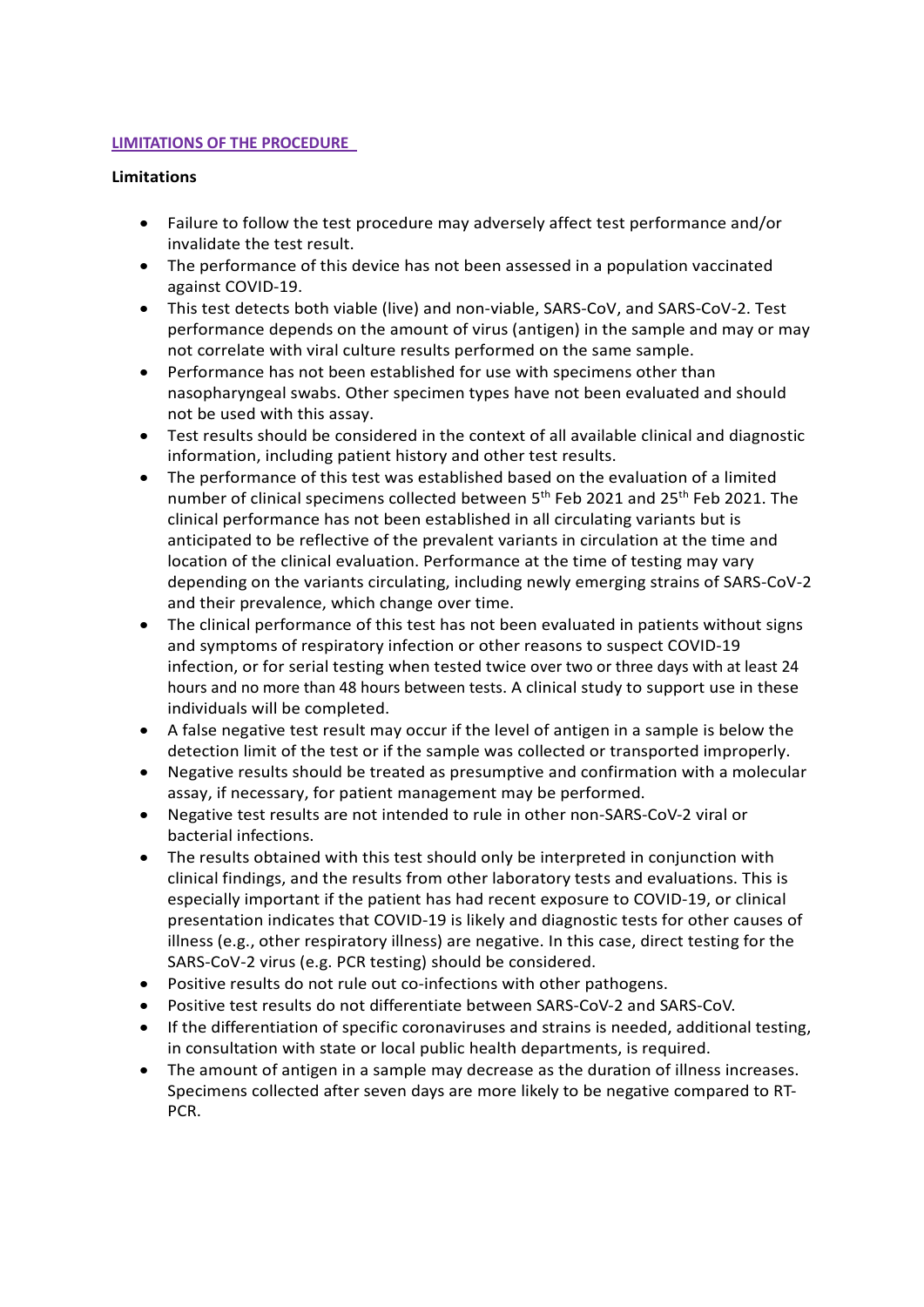# **CONDITIONS OF AUTHORIZATION FOR THE LABORATORY**

The Celltrion DiaTrust<sup>™</sup> COVID-19 Ag Rapid Test Letter of Authorization, along with the authorized Fact Sheet for Healthcare Providers, the authorized Fact Sheet for Patients, and authorized labeling are available on the FDA website: [https://www.fda.gov/medical](https://www.fda.gov/medical-devices/coronavirus-disease-2019-covid-19-emergency-use-authorizations-medical-devices/in-vitro-diagnostics-euas)[devices/coronavirus-disease-2019-covid-19-emergency-use-authorizations-medical](https://www.fda.gov/medical-devices/coronavirus-disease-2019-covid-19-emergency-use-authorizations-medical-devices/in-vitro-diagnostics-euas)[devices/in-vitro-diagnostics-euas.](https://www.fda.gov/medical-devices/coronavirus-disease-2019-covid-19-emergency-use-authorizations-medical-devices/in-vitro-diagnostics-euas) However, to assist clinical laboratories using the DiaTrustTM COVID-19 Ag Rapid Test ("your product" in the conditions below), the relevant Conditions of Authorization are listed below:

- A. Authorized laboratories\* using your product must include, with test result reports, all Fact Sheets. Under exigent circumstances, other appropriate methods for disseminating these Fact Sheets may be used, which may include mass media.
- B. Authorized laboratories using your product must use your product as outlined in the "Celltrion DiaTrust<sup>TM</sup> COVID-19 Ag Rapid Test" Instructions for Use. Deviations from the authorized procedures, including the authorized instruments, authorized clinical specimen types, authorized control materials, authorized other ancillary reagents and authorized materials required to use your product are not permitted.
- C. Authorized laboratories that receive your product must notify the relevant public health authorities of their intent to run your product prior to initiating tests.
- D. Authorized laboratories using your product must have a process in place for reporting test results to healthcare providers and relevant public health authorities, as appropriate.
- E. Authorized laboratories must collect information on the performance of your product and report to DMD/OHT7-OIR/OPEQ/CDRH (via email: CDRH-EUA-Reporting@fda.hhs.gov), Humasis Co., Ltd. (via email: info@humasis.com or via phone: +82-31-8085-6284) and Celltrion USA, Inc. (via email: Diatrust@celltrion.com or via phone: (201) 499-1844) any suspected occurrence of false positive or false negative results and significant deviations from the established performance characteristics of your product of which they become aware.
- F. All operators using your product must be appropriately trained in performing and interpreting the results of your product. Use appropriate personal protective equipment when handling this kit, and use your product in accordance with the labeling.
- G. Celltrion USA, Inc., Humasis Co., Ltd., and authorized laboratories using your product must ensure that any records associated with this EUA are maintained until otherwise notified by the FDA. Such records will be made available to the FDA for inspection upon request.

\*The letter of authorization refers to, "Laboratories certified under the Clinical Laboratory Improvement Amendments of 1988 (CLIA), 42 U.S.C. §263a, that meet requirements to perform high, moderate or waived complexity tests. This test is authorized for use at the Point of Care (POC) i.e. in patient care settings operating under CLIA Certificate of Waiver, Certificate of Compliance, or Certificate of Accreditation" as "authorized laboratories."

# **PERFORMANCE CHARACTERISTICS**

# **1) Limit of detection (LoD)**

LoD studies determine the lowest detectable concentration of SARS-CoV-2. The LoD was determined by limiting dilution studies using SARS-CoV-2 virus inactivated by beta-Propiolactone (BPL).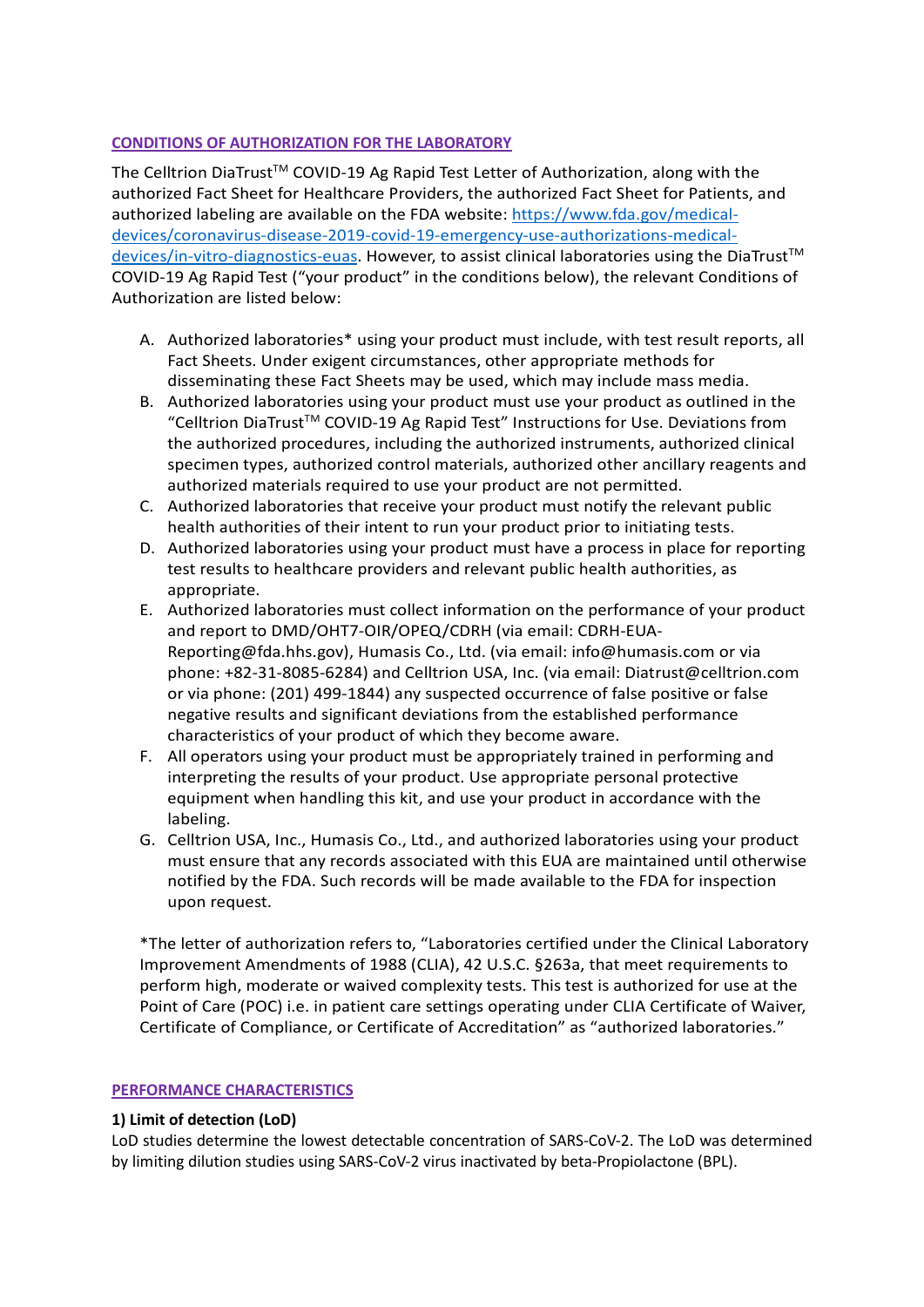Negative sample was prepared by collecting nasopharyngeal swab samples from healthy donors (negative clinical matrix) eluted in PBS.

The positive standard materials are prepared with the six different concentrations of SARS-CoV-2 inactivated virus (Conc. 6.3  $\times$  10<sup>5</sup> TCID<sub>50</sub>/mL, NMC-nCoV02 #24) that is serially diluted in PBS and negative clinical matrix.

The diluted positive standard materials are applied to the swab tip with 100 μL of approximate absorption volume. The extraction buffer tubes are prepared and each swab samples are inserted into each extraction buffer tubes. The swab was moved up and down inside the tube 10 times and taken out by pressing to remove the extracted liquid. The filter cap was equipped onto the test tube, then three drops of extracts (100 μL) was dispensed into the sample inlet. The result was read 15 minutes after applying the sample.

Serial dilutions of the inactivated SARS-CoV-2 were tested in 5 replicates. The lowest concentration at which all 5 replicates were positive was treated as the tentative LoD for each test. Based on this testing, the tentative LoD was  $3.2 \times 10^1$  TCID<sub>50</sub>/mL.

The LoD of each test was then confirmed by testing 20 replicates with concentrations near the tentative limit of detection. The final LoD of Celltrion DiaTrust™ COVID-19 Ag Rapid Test was determined to be the lowest concentration resulting in positive detection more than 95% of the time, which is at least 19 out of 20 replicates.

In conclusion, the limit of detection (LoD) of Celltrion DiaTrust™ COVID-19 Ag Rapid Test for NP swab is  $3.2 \times 10^1$  TCID<sub>50</sub>/mL.

# **2) Cross-reactivity (Analytical specificity) and 3) Microbial Interference Studies**

# **Wet-testing**:

The study was performed to evaluate the cross-reactivity of the Celltrion DiaTrust™ COVID-19 Ag Rapid Test.

Nasopharyngeal swab sample from healthy donors (negative clinical matrix) were collected and eluted in extraction buffer to be used as a negative standard material. For each test, the diluted sample was added to a sterile nasal swab before conducting the test according to the instruction for use. Positive standard materials (NMC-nCoV02 #24,  $6.3 \times 10^5$  TCID<sub>50</sub>/mL) were spiked into negative sample and were diluted to make low concentration level (6.3  $\times$  10<sup>1</sup> TCID<sub>50</sub>/mL, approx. 2xLOD) for testing.

Potential cross-reactive organisms listed in the below table were prepared at the concentration of 10<sup>5</sup> PFU/mL or higher for viruses and  $10^6$  CFU/mL or higher for bacteria. They were spiked into the negative and low positive samples and were tested in 3 replicates. A total of 31 pathogens listed in the below table showed no cross-reactivity with the Celltrion DiaTrust<sup>TM</sup> COVID-19 Ag Rapid Test.

| List of organisms                |                         |                                                 | <b>Test result</b>                                            |                                                                   |  |
|----------------------------------|-------------------------|-------------------------------------------------|---------------------------------------------------------------|-------------------------------------------------------------------|--|
|                                  |                         | <b>Testing conc.</b>                            | <b>Negative</b><br>(No. of)<br>negative/No. of<br>replicates) | <b>Low Positive</b><br>(No. of positive/<br>No. of<br>replicates) |  |
| Other high                       | Coronavirus OC43        | $4.4 \times 10^7$ PFU/mL                        | 3/3                                                           | 3/3                                                               |  |
| priority                         | Coronavirus 229E        | $3 \times 10^6$ PFU/mL                          | 3/3                                                           | 3/3                                                               |  |
| pathogens from<br>the same virus | <b>Coronavirus NL63</b> | $1 \times 10^5$ TCID <sub>50</sub> /mL          | 3/3                                                           | 3/3                                                               |  |
| family                           | MERS-coronavirus        | $1.183 \times 10^{5}$<br>TCID <sub>50</sub> /mL | 3/3                                                           | 3/3                                                               |  |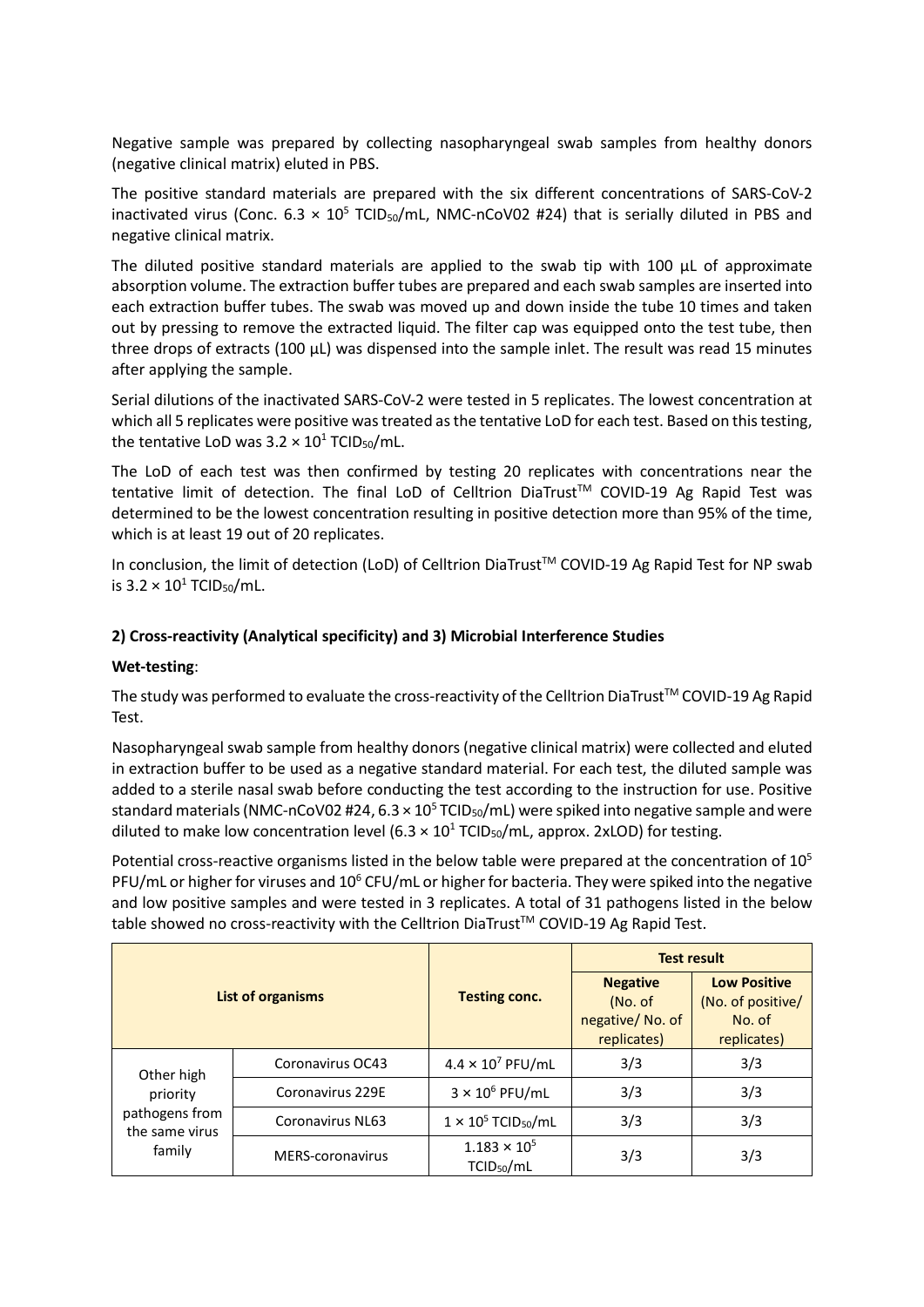| <b>List of organisms</b> |                                          |                                          | <b>Test result</b>                                           |                                                                   |
|--------------------------|------------------------------------------|------------------------------------------|--------------------------------------------------------------|-------------------------------------------------------------------|
|                          |                                          | <b>Testing conc.</b>                     | <b>Negative</b><br>(No. of<br>negative/No. of<br>replicates) | <b>Low Positive</b><br>(No. of positive/<br>No. of<br>replicates) |
|                          | Human adenovirus 1                       | $7 \times 10^7$ PFU/mL                   | 3/3                                                          | 3/3                                                               |
|                          | Human adenovirus 3                       | $2.4 \times 10^6$ PFU/mL                 | 3/3                                                          | 3/3                                                               |
|                          | Human adenovirus 5                       | $4.0 \times 10^7$ PFU/mL                 | 3/3                                                          | 3/3                                                               |
|                          | Human adenovirus 7                       | $2.0 \times 10^8$ PFU/mL                 | 3/3                                                          | 3/3                                                               |
|                          | Respiratory syncytial virus A            | $8.0 \times 10^5$ PFU/mL                 | 3/3                                                          | 3/3                                                               |
|                          | Respiratory syncytial virus B            | $2.4 \times 10^6$ PFU/mL                 | 3/3                                                          | 3/3                                                               |
|                          | Parainfluenza 1                          | $2.8 \times 10^5$ PFU/mL                 | 3/3                                                          | 3/3                                                               |
|                          | Parainfluenza 2                          | $2 \times 10^7$ PFU/mL                   | 3/3                                                          | 3/3                                                               |
|                          | Parainfluenza 3                          | $8 \times 10^5$ PFU/mL                   | 3/3                                                          | 3/3                                                               |
|                          | Parainfluenza 4a                         | $1.3 \times 10^8$ PFU/mL                 | 3/3                                                          | 3/3                                                               |
|                          | Rhinovirus 1                             | $1.4 \times 10^5$ PFU/mL                 | 3/3                                                          | 3/3                                                               |
|                          | Metapneumovirus                          | $6 \times 10^5$ PFU/mL                   | 3/3                                                          | 3/3                                                               |
|                          | Human enterovirus                        | $1 \times 10^5$ PFU/mL                   | 3/3                                                          | 3/3                                                               |
| Other high<br>priority   | Influenza A H1N1                         | $2 \times 10^5$ PFU/mL                   | 3/3                                                          | 3/3                                                               |
| organisms                | Influenza A H3N2                         | $4.9 \times 10^6$ PFU/mL                 | 3/3                                                          | 3/3                                                               |
|                          | Influenza B                              | $1 \times 10^6$ PFU/mL                   | 3/3                                                          | 3/3                                                               |
|                          | Mycoplasma pneumonia<br>(whole organism) | $1 \times 10^7$ CFU/mL                   | 3/3                                                          | 3/3                                                               |
|                          | Streptococcus pyogenes                   | $1 \times 10^6$ CFU/mL                   | 3/3                                                          | 3/3                                                               |
|                          | Bordetella pertussis                     | $1 \times 10^6$ CFU/mL                   | 3/3                                                          | 3/3                                                               |
|                          | Streptococcus pneumoniae                 | $1 \times 10^6$ CFU/mL                   | 3/3                                                          | 3/3                                                               |
|                          | Legionella pneumophila                   | $1 \times 10^6$ CFU/mL                   | 3/3                                                          | 3/3                                                               |
|                          | Haemophilus influenzae                   | $1 \times 10^6$ CFU/mL                   | 3/3                                                          | 3/3                                                               |
|                          | Candida albicans                         | $1 \times 10^6$ CFU/mL                   | 3/3                                                          | 3/3                                                               |
|                          | Chlamydia pneumoniae                     | $2.0 \times 10^7$ TCID <sub>50</sub> /mL | 3/3                                                          | 3/3                                                               |
|                          | Pooled human nasal wash                  | 100%                                     | 3/3                                                          | 3/3                                                               |
|                          | Staphylococcus epidermidis               | $1 \times 10^6$ CFU/mL                   | 3/3                                                          | 3/3                                                               |
|                          | Staphylococcus aureus                    | $1 \times 10^6$ CFU/mL                   | 3/3                                                          | 3/3                                                               |

Human coronavirus HKU1 spike protein at the concentration of 10 μg/mL was spiked into negative and positive samples. It was tested in 3 replicates using the Celltrion DiaTrust™ COVID-19 Ag Rapid Test, and no cross-reactivity was observed.

# **In-silico**:

To estimate the likelihood of cross-reactivity with SARS-CoV-2 virus in the presence of organisms that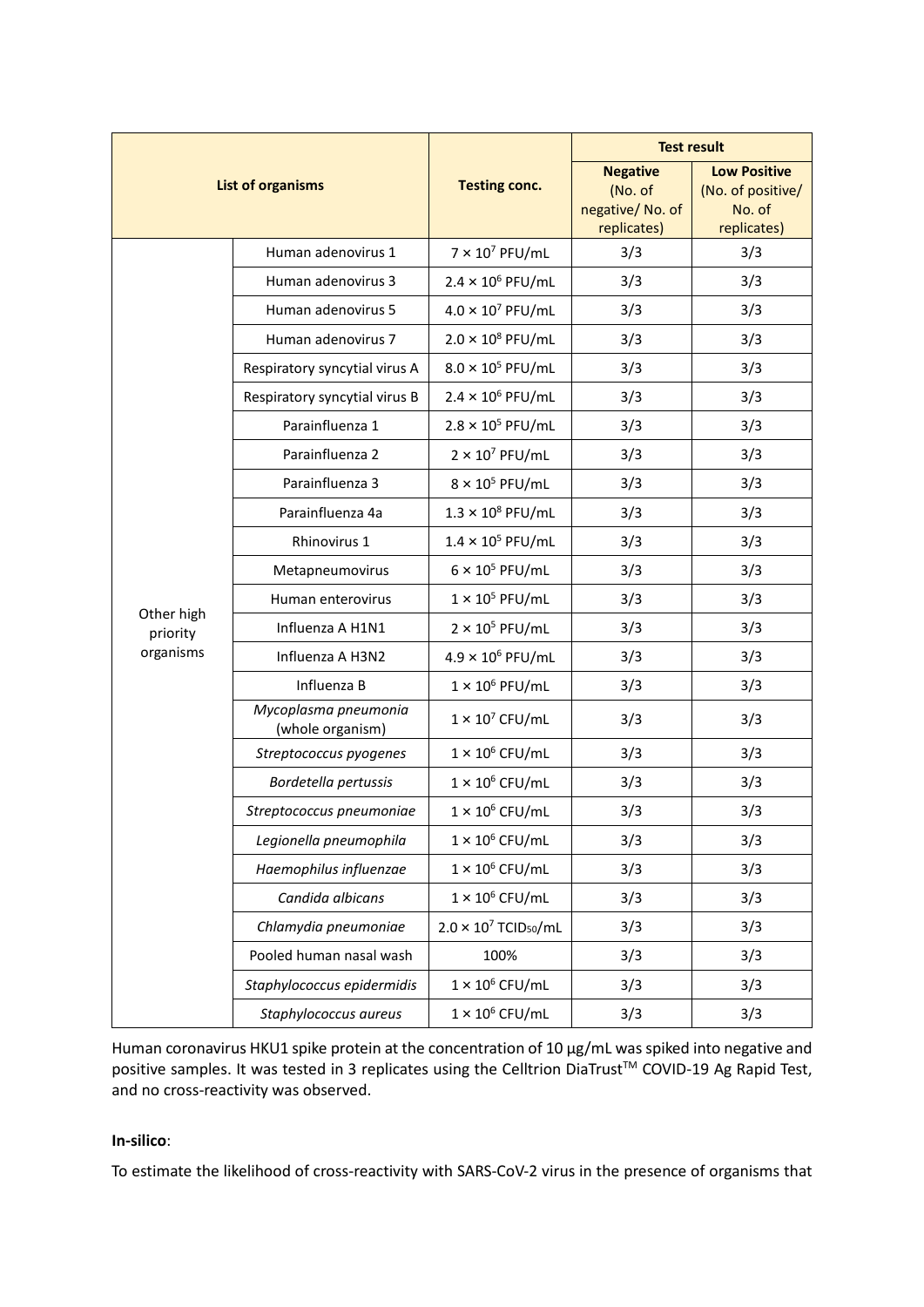were not available for wet testing, *in silico* analysis using the Basic Local Alignment Search Tool (BLAST) managed by the National Center for Biotechnology Information (NCBI) was used to assess the degree of protein sequence homology.

Human coronavirus HKU1: 12% homology was found between SARS-CoV-2 Receptor Binding Domain spike proteins and HKU1 spike protein, and 32% homology was found between SARS-CoV-2 Nucleocapsid protein and HKU1 Nucleocapsid protein. Therefore, cross-reactivity is highly unlikely but cannot be ruled out.

*Pneumocystis jirovecii*: No sequence homology was found between SARS-CoV-2 RBD spike protein / nucleocapsid protein and *P. jirovecii*. Therefore, there is no cross-reactivity.

*Mycobacterium tuberculosis*: There was 45.6% homology across 9% of the whole sequence between *M. tuberculosis* and SARS-CoV-2 RBD spike protein. No similarity was found between *M. tuberculosis* and SARS-CoV-2 NP. Therefore, cross-reactivity is highly unlikely but cannot be ruled out.

SARS-CoV: 72% homology was found between SARS-CoV-2 Receptor Binding Domain spike proteins and SARS-CoV spike protein, and 96% homology was found between SARS-CoV-2 Nucleocapsid protein and SARS-CoV Nucleocapsid protein. Therefore, cross-reactivity is highly likely.

Note: The Celltrion DiaTrust™ COVID-19 Ag Rapid Test does not differentiate between SARS-CoV and SARS-CoV-2.

# **4) Endogenous interference substances study**:

Testing to evaluate interference of the Celltrion DiaTrust™ COVID-19 Ag Rapid Test was performed.

Extraction buffer was used as negative sample. Positive standard materials were spiked into negative sample and were diluted to prepare a low concentration level (6.3  $\times$  10<sup>1</sup> TCID<sub>50</sub>/mL, approx. 2xLoD) for testing.

Potential interfering substances were added to the negative and positive samples and were tested using the Celltrion DiaTrust<sup>™</sup> COVID-19 Ag Rapid Test in 3 replicates. The test results demonstrated that 41 interfering substances (table below) did not affect the performance of Celltrion's DiaTrust™ COVID-19 Ag Rapid Test.

| No.          | <b>Interfering substances</b>                      | <b>Testing</b><br>conc. | <b>Negative</b> | Negative +<br><b>Interfering</b><br>substances | Low<br>positive | Low pos. $+$<br><b>Interfering</b><br>substances |
|--------------|----------------------------------------------------|-------------------------|-----------------|------------------------------------------------|-----------------|--------------------------------------------------|
| $\mathbf{1}$ | Whole blood                                        | 4%                      | $3/3*$          | $3/3*$                                         | $3/3**$         | $3/3**$                                          |
| 2            | Mucin                                              | 0.5%                    | $3/3*$          | $3/3*$                                         | $3/3**$         | $3/3**$                                          |
| 3            | Chloraseptic                                       | $1.5$ mg/mL             | $3/3*$          | $3/3*$                                         | $3/3**$         | $3/3**$                                          |
| 4            | NeilMed NasoGel                                    | 5% v/v                  | $3/3*$          | $3/3*$                                         | $3/3**$         | $3/3**$                                          |
| 5            | CVS Nasal drops                                    | 15% v/v                 | $3/3*$          | $3/3*$                                         | $3/3**$         | $3/3**$                                          |
| 6            | Afrin (Oxymetazoline)                              | $15\%$ v/v              | $3/3*$          | $3/3*$                                         | $3/3**$         | $3/3**$                                          |
| 7            | Sodium cromoglycate<br>(CVS nasal spray, Cromolyn) | $15\%$ v/v              | $3/3*$          | $3/3*$                                         | $3/3**$         | $3/3**$                                          |
| 8            | Zicam                                              | $15\%$ v/v              | $3/3*$          | $3/3*$                                         | $3/3**$         | $3/3**$                                          |
| 9            | Homeopathic (Alkalol)                              | 1:10<br>dilution        | $3/3*$          | $3/3*$                                         | $3/3**$         | $3/3**$                                          |
| 10           | Sore throat Phenol Spray                           | $15\%$ v/v              | $3/3*$          | $3/3*$                                         | $3/3**$         | $3/3**$                                          |
| 11           | Tobramycin                                         | $5 \mu g/mL$            | $3/3*$          | $3/3*$                                         | $3/3**$         | $3/3**$                                          |
| 12           | Mupirocin                                          | $10$ mg/mL              | $3/3*$          | $3/3*$                                         | $3/3**$         | $3/3**$                                          |
| 13           | <b>Fluticasone Propionate</b>                      | 5% v/v                  | $3/3*$          | $3/3*$                                         | $3/3**$         | $3/3**$                                          |
| 14           | Tamiflu (Oseltamivir Phosphate)                    | 5 mg/mL                 | $3/3*$          | $3/3*$                                         | $3/3**$         | $3/3**$                                          |
| 15           | Albumin, human                                     | 3000                    | $3/3*$          | $3/3*$                                         | $3/3**$         | $3/3**$                                          |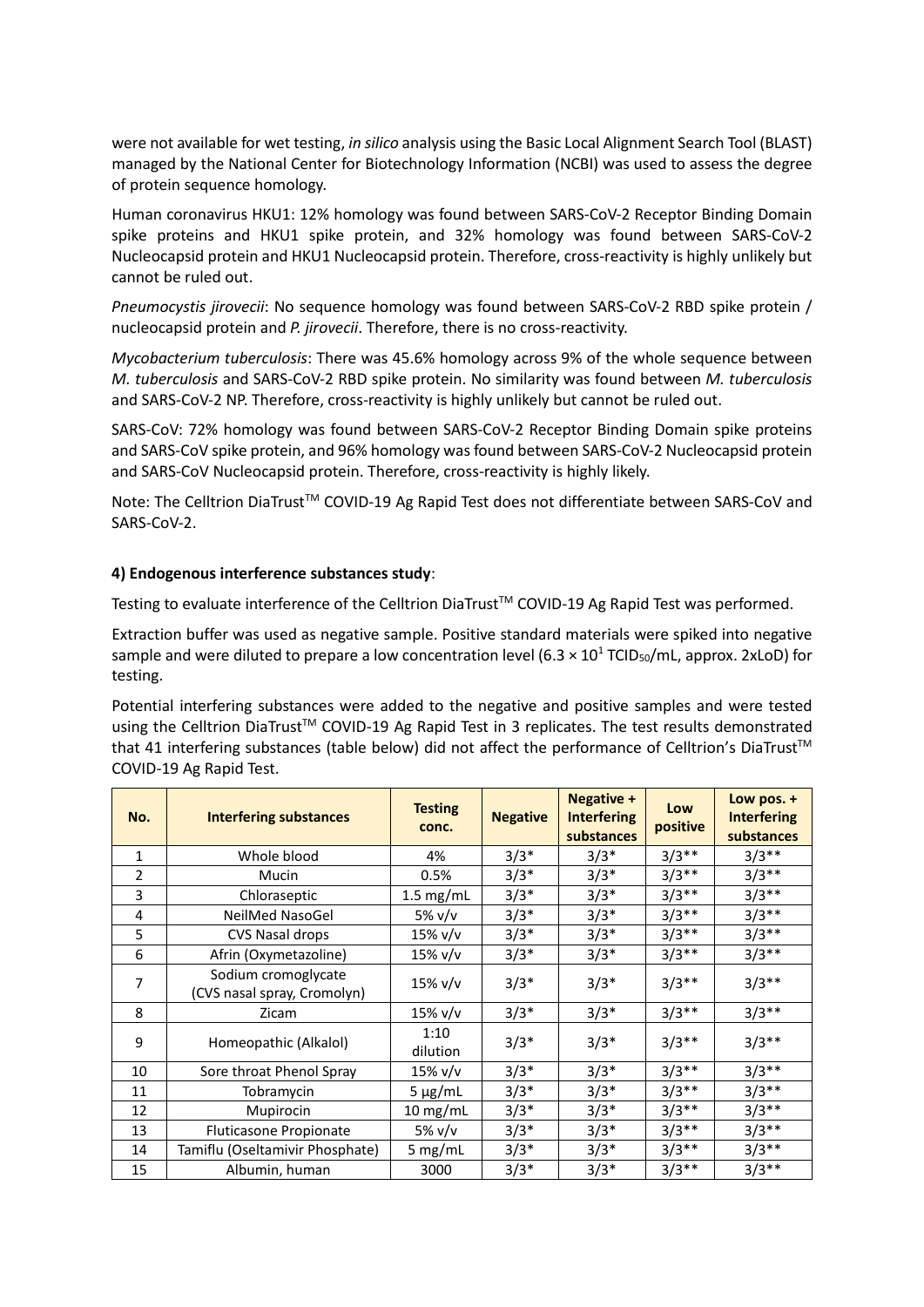| No. | <b>Interfering substances</b>                                                                                                                                   | <b>Testing</b><br>conc. | <b>Negative</b> | <b>Negative +</b><br><b>Interfering</b><br>substances | Low<br>positive | Low pos. +<br><b>Interfering</b><br>substances |
|-----|-----------------------------------------------------------------------------------------------------------------------------------------------------------------|-------------------------|-----------------|-------------------------------------------------------|-----------------|------------------------------------------------|
|     |                                                                                                                                                                 | mg/dL                   |                 |                                                       |                 |                                                |
| 16  | Bilirubin                                                                                                                                                       | 500 μmol/L              | $3/3*$          | $3/3*$                                                | $3/3**$         | $3/3**$                                        |
| 17  | Hemoglobin                                                                                                                                                      | 500 mg/dL               | $3/3*$          | $3/3*$                                                | $3/3**$         | $3/3**$                                        |
| 18  | Cholesterol                                                                                                                                                     | 20 µmol/L               | $3/3*$          | $3/3*$                                                | $3/3**$         | $3/3**$                                        |
| 19  | Triglyceride                                                                                                                                                    | 1000<br>mg/dL           | $3/3*$          | $3/3*$                                                | $3/3**$         | $3/3**$                                        |
| 20  | <b>Biotin</b>                                                                                                                                                   | 0.75<br>mg/mL           | $3/3*$          | $3/3*$                                                | $3/3**$         | $3/3**$                                        |
| 21  | Sodium citrate                                                                                                                                                  | 25 mg/mL                | $3/3*$          | $3/3*$                                                | $3/3**$         | $3/3**$                                        |
| 22  | Heparin                                                                                                                                                         | 100 U/mL                | $3/3*$          | $3/3*$                                                | $3/3**$         | $3/3**$                                        |
| 23  | <b>EDTA</b>                                                                                                                                                     | 5 µmol/L                | $3/3*$          | $3/3*$                                                | $3/3**$         | $3/3**$                                        |
| 24  | K3-EDTA                                                                                                                                                         | 20 mg/mL                | $3/3*$          | $3/3*$                                                | $3/3**$         | $3/3**$                                        |
| 25  | Diphenhydramine hydrochloride                                                                                                                                   | 5 mg/mL                 | $3/3*$          | $3/3*$                                                | $3/3**$         | $3/3**$                                        |
| 26  | Acetaminophen                                                                                                                                                   | 199 µmol/L              | $3/3*$          | $3/3*$                                                | $3/3**$         | $3/3**$                                        |
| 27  | Acetylsalicylic acid                                                                                                                                            | 3.62<br>mmol/L          | $3/3*$          | $3/3*$                                                | $3/3**$         | $3/3**$                                        |
| 28  | Ibuprofen                                                                                                                                                       | 2.425<br>mmol/L         | $3/3*$          | $3/3*$                                                | $3/3**$         | $3/3**$                                        |
| 29  | Olopatadine hydrochloride                                                                                                                                       | 5 mg/mL                 | $3/3*$          | $3/3*$                                                | $3/3**$         | $3/3**$                                        |
| 30  | Hanmi Ko-and-Cool Nasal Spray<br>(Chlorpheniramine Maleate 250<br>mg/ 100 mL, Xylometazoline<br>Hydrochloride 0.1 g/100 mL)                                     | $10\% (v/v)$            | $3/3*$          | $3/3*$                                                | $3/3**$         | $3/3**$                                        |
| 31  | Samchundang Narista-S Nasal<br>Spray (Chlorpheniramine<br>Maleate 2.5 mg/mL,<br>Dipotassium Glycyrrhizinate 3<br>mg/mL, Naphazoline<br>Hydrochloride 0.5 mg/mL) | 10%(v/v)                | $3/3*$          | $3/3*$                                                | $3/3**$         | $3/3**$                                        |
| 32  | Sodium chloride                                                                                                                                                 | 20 mg/mL                | $3/3*$          | $3/3*$                                                | $3/3**$         | $3/3**$                                        |
| 33  | Zanamivir                                                                                                                                                       | 5 mg/mL                 | $3/3*$          | $3/3*$                                                | $3/3**$         | $3/3**$                                        |
| 34  | Oseltamivir                                                                                                                                                     | $10$ mg/mL              | $3/3*$          | $3/3*$                                                | $3/3**$         | $3/3**$                                        |
| 35  | Artemether-lumefantrine                                                                                                                                         | 50 μmol/L               | $3/3*$          | $3/3*$                                                | $3/3**$         | $3/3**$                                        |
| 36  | Doxycycline hyclate                                                                                                                                             | 70 µmol/L               | $3/3*$          | $3/3*$                                                | $3/3**$         | $3/3**$                                        |
| 37  | Quinine                                                                                                                                                         | $150 \mu$ mol/L         | $3/3*$          | $3/3*$                                                | $3/3**$         | $3/3**$                                        |
| 38  | Lamivudine                                                                                                                                                      | 1 mg/mL                 | $3/3*$          | $3/3*$                                                | $3/3**$         | $3/3**$                                        |
| 39  | Erythromycin                                                                                                                                                    | 81.6<br>umol/L          | $3/3*$          | $3/3*$                                                | $3/3**$         | $3/3**$                                        |
| 40  | Ciprofloxacin                                                                                                                                                   | 30.2<br>µmol/L          | $3/3*$          | $3/3*$                                                | $3/3**$         | $3/3**$                                        |
| 41  | Rheumatoid factor positive<br>plasma                                                                                                                            | $10\% (v/v)$            | $3/3*$          | $3/3*$                                                | $3/3**$         | $3/3**$                                        |

\*: Negative / \*\*: Positive

# **5) High-dose Hook effect**

Pooled nasopharyngeal specimens was used as clinical matrix, and SARS-CoV-2 virus inactivated by beta-Propiolactone (BPL) was spiked to make various high concentration levels of SARS-CoV-2 antigens. Prepared samples of each concentration levels were tested using Celltrion DiaTrust™ COVID-19 Ag Rapid Test in 3 replicates following instructions.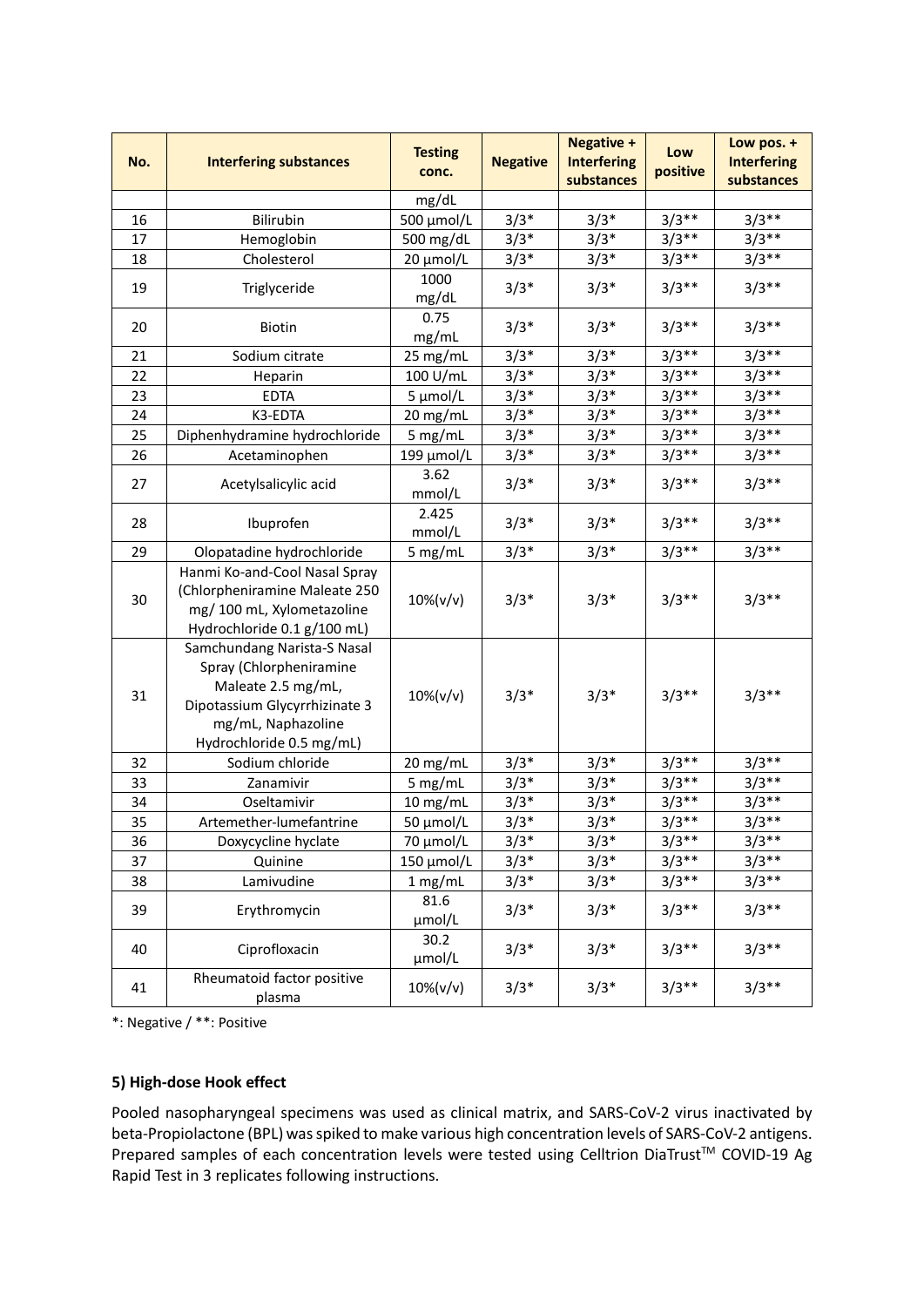| <b>SARS-CoV-2 inactivated virus (6.3 <math>\times</math> 10<sup>5</sup> TCID<sub>50</sub>/mL)</b> |                                                    |                  |  |  |  |
|---------------------------------------------------------------------------------------------------|----------------------------------------------------|------------------|--|--|--|
|                                                                                                   | Test results (No. of positives/ No. of replicates) |                  |  |  |  |
| <b>TCID<sub>50</sub>/mL</b> (concentration)                                                       | Lot 1                                              | Lot <sub>2</sub> |  |  |  |
| $3.2 \times 10^1$ [1xLoD]                                                                         | 3/3                                                | 3/3              |  |  |  |
| $1.3 \times 10^2$ [4xLoD]                                                                         | 3/3                                                | 3/3              |  |  |  |
| $1.5 \times 10^4$ [500xLoD]                                                                       | 3/3                                                | 3/3              |  |  |  |
| $6.3 \times 10^5$ [20,000xLoD]                                                                    | 3/3                                                | 3/3              |  |  |  |

No high-dose hook effect was observed up to  $6.3 \times 10^5$  TCID<sub>50</sub>/mL, approx. 20,000xLoD.

# **6) Specimen stability**

Nasopharyngeal swab samples were collected from healthy donors and were used as negative sample. Positive materials were prepared using the SARS-CoV-2 inactivated virus (NMC-nCoV02 #24, 6.3  $\times$  10<sup>5</sup> TCID<sub>50</sub>/mL) diluted to low positive concentration (6.3  $\times$  10<sup>1</sup> TCID<sub>50</sub>/mL, approx. 2xLoD) in negative sample, and 20 μL of the prepared low positive materials were coated on the swab to be used as positive sample.

Prepared negative and positive samples were mixed in extraction buffer and capped as per the instructions for use and stored in room temperature (30°C) for various time periods; immediately, and 1, 2, 3, 4, 6 hours after preparation. Samples of each conditions were tested in 5 replicatesfor negative samples and 10 replicates for low positive samples following the instructions, using randomly selected samples of the Celltrion DiaTrust™ COVID-19 Ag Rapid Test.

Test results showed that collected nasopharyngeal swab specimen in extraction buffer is stable for testing up to 4 hours after collection in room temperature. However, it is highly recommended to perform test immediately after collection for the best results.

|                                                   | <b>Test result</b>                                         |                                                                |  |  |
|---------------------------------------------------|------------------------------------------------------------|----------------------------------------------------------------|--|--|
| Time periods after storage<br>in room temperature | <b>Negative</b><br>(No. of negative/ No. of<br>replicates) | <b>Low Positive</b><br>(No. of positive/ No. of<br>replicates) |  |  |
| Immediately                                       | 5/5                                                        | 10/10                                                          |  |  |
| 1 hour                                            | 5/5                                                        | 10/10                                                          |  |  |
| 2 hours                                           | 5/5                                                        | 10/10                                                          |  |  |
| 3 hours                                           | 5/5                                                        | 10/10                                                          |  |  |
| 4 hours                                           | 5/5                                                        | 10/10                                                          |  |  |
| 6 hours                                           | 5/5                                                        | 8/10                                                           |  |  |

# **7) Clinical evaluation**

The clinical evaluation of the Celltrion DiaTrust™ COVID-19 Ag Rapid Test was evaluated by testing a total of 133 prospectively collected direct nasopharyngeal swab samples, consisted of 30 positive and 103 negative samples from suspected COVID-19 patients in United States within 7 days of symptom onset. Direct nasopharyngeal swabs were collected from each patient, eluted in the extraction buffer and tested with the device immediately. Results of each samples were confirmed by a high-sensitivity FDA authorized RT-PCR assay.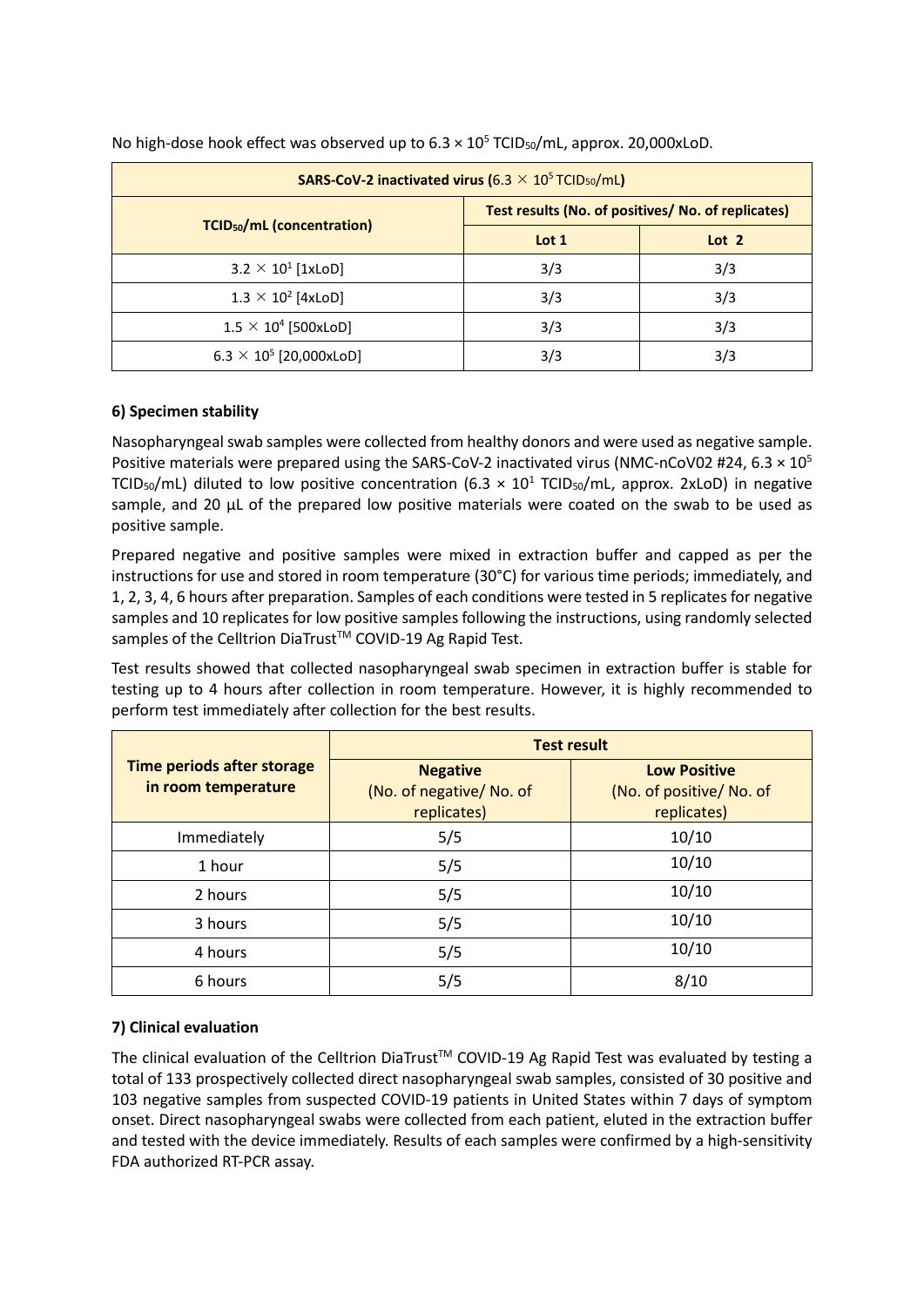According to the test results, clinical performance results of the Celltrion DiaTrust™ COVID-19 Ag Rapid Test was as follows:

| <b>Test result</b>     |          |                 | <b>RT-PCR</b>   |              |
|------------------------|----------|-----------------|-----------------|--------------|
|                        |          | <b>Positive</b> | <b>Negative</b> | <b>Total</b> |
| Celltrion DiaTrust™    | Positive | 28              |                 | 29           |
| COVID-19 Ag Rapid Test | Negative | 2               | 102             | 104          |
| Total                  |          | 30              | 103             | 133          |

| <b>Parameter</b>                 | <b>Proportion (%)</b> | 95% Confidence Interval |
|----------------------------------|-----------------------|-------------------------|
| <b>Sensitivity</b>               | 28/30 (93.33%)        | $78.7 - 98.2%$          |
| <b>Specificity</b>               | 102/103 (99.03%)      | $94.7 - 99.8\%$         |
| <b>Positive Predictive Value</b> | 28/29 (96.55%)        | $82.8 - 99.4%$          |
| <b>Negative Predictive Value</b> | 102/104 (98.08%)      | $93.3 - 99.5%$          |
| <b>Prevalence</b>                | 22.56%                | $16.3 - 30.4%$          |

| <b>Day Since</b><br><b>Symptom Onset</b> | <b>Cumulative</b><br>$RT-PCR (+)$ | <b>Cumulative</b><br><b>Celltrion</b><br>DiaTrust <sup>™</sup> COVID-<br>19 Ag Rapid Test<br>Positive (+) | <b>PPA</b> |       | 95% Confidential<br>interval |
|------------------------------------------|-----------------------------------|-----------------------------------------------------------------------------------------------------------|------------|-------|------------------------------|
| $\mathbf{1}$                             | 3                                 | 3                                                                                                         | 100.0%     | 43.9% | 100%                         |
| $\overline{2}$                           | 9                                 | 9                                                                                                         | 100.0%     | 70.1% | 100%                         |
| 3                                        | 15                                | 14                                                                                                        | 93.33%     | 70.2% | 98.8%                        |
| 4                                        | 24                                | 23                                                                                                        | 95.83%     | 79.8% | 99.3%                        |
| 5                                        | 26                                | 25                                                                                                        | 96.15%     | 81.1% | 99.3%                        |
| 6                                        | 27                                | 26                                                                                                        | 96.30%     | 81.7% | 99.3%                        |
| 7                                        | 30                                | 28                                                                                                        | 93.33%     | 78.7% | 98.2%                        |

Patient demographics are available for the 30 samples used in the analysis of patients with symptom onset within the previous seven (7) days. The table below shows the positive results broken down by age of patient.

|                        | Celltrion DiaTrust™ COVID-19 Ag Rapid Test |                 |                   |  |
|------------------------|--------------------------------------------|-----------------|-------------------|--|
| <b>Age Group</b>       | <b>Total number</b>                        | <b>Positive</b> | <b>Prevalence</b> |  |
| $\leq$ 5 Years of Age  | 0                                          | 0               | N/A               |  |
| 6-21 Years of Age      |                                            |                 | 100%              |  |
| 22-59 Years of Age     | 25                                         | 24              | 96%               |  |
| $\geq 60$ Years of Age |                                            |                 | 75%               |  |